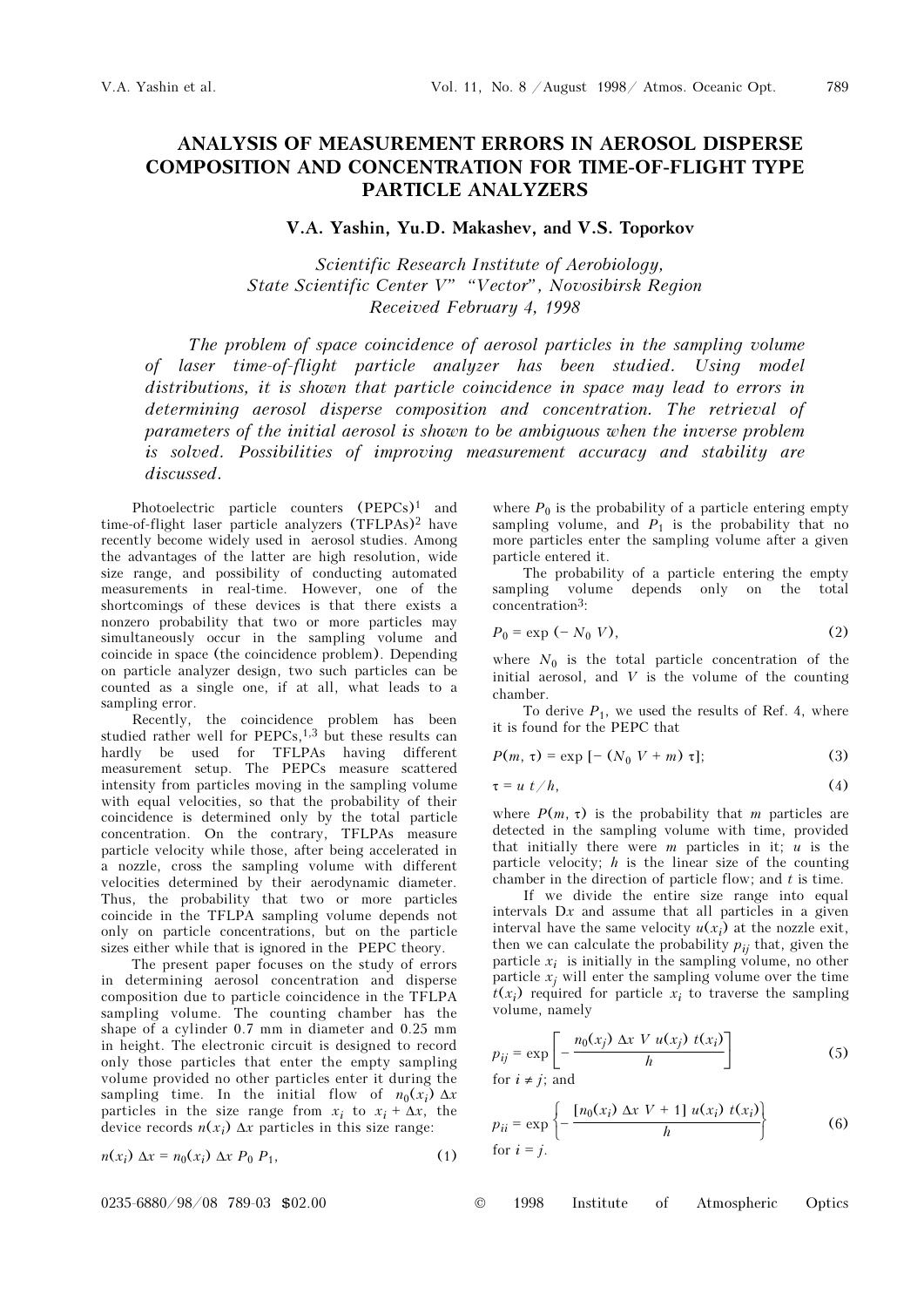Since

$$
u(x_i) = h/t(x_i), \tag{7}
$$

Eqs. (5) and (6) become

$$
p_{ij} = \exp\left[-\frac{n_0(x_j) \Delta x \ V \ u(x_j)}{u(x_i)}\right] \tag{8}
$$

for  $i \neq j$ ; and

$$
p_{ii} = \exp\left\{-\frac{[n_0(x_i) \Delta x \ V + 1] u(x_i)}{u(x_i)}\right\}
$$
(9)

for  $i = j$ .

Assuming the non-interacting particles of a system to be randomly located in space, we can write

$$
P_i = \prod_{j=1}^{\infty} p_{ij},\tag{10}
$$

where  $P_i$  is the probability that, given the particle  $x_i$  is initially in the sampling volume, the particle  $x_i$  will be detected in a time interval  $t(x_i)$ .

Proceeding to the limit  $\Delta x \rightarrow 0$  we have for  $P_1$ 

$$
P_1 = \lim_{\Delta x \to 0} P_i,\tag{11}
$$

$$
P_1 = \exp\left[-\frac{V}{u(x_i)}\int_{0}^{\infty} u(x_j) \; n_0(x_j) \; \mathrm{d}x_j - 1\right]. \tag{12}
$$

Using Eqs.  $(1)$ ,  $(2)$ , and  $(12)$  with subscripts i and  $j$  omitted, we arrive at the dependence of the measured disperse composition and concentration on the initial aerosol parameters of the following form:

$$
n(x) = n_0(x) \exp\left[-\left(N_0 V + 1\right)\right] \times
$$
  
 
$$
\times \exp\left[-\frac{V}{u(x)} \int_{0}^{\infty} u(x) n_0(x) dx\right];
$$
 (13)

$$
N = \int_{0}^{\infty} n_0(x) \exp\left[-\left(N_0 V + 1\right)\right] \times
$$
  
 
$$
\times \exp\left[-\frac{V}{u(x)} \int_{0}^{\infty} u(x) n_0(x) dx\right] dx.
$$
 (14)

Equations (13) and (14) can be used to predict errors in determining aerosol concentration and disperse composition, provided that the electronic circuit operates as described above. As calculations showed, the concentration retrieval is uncertain because of uncertainty in the shape of the initial aerosol size distribution. Exact shape of the curve of measured concentration versus initial concentration depends on the type and parameters of the initial aerosol size distribution (Fig. 1).



FIG. 1. Measured concentration versus initial concentration for different types of the initial distribution: monodisperse distribution with  $n_0(x) = 1$ for  $x = 10 \text{ µm}$  and  $n_0(x) = 0$  elsewhere (curve 1); rectangular distribution with  $n_0(x) = 0.1$  for 1 μm  $\leq$  x  $\leq$  10 μm *and*  $n_0(x) = 0$  elsewhere (curve 2); and lognormal distribution with  $D_{50} = 10 \text{ }\mu\text{m}$  and  $\sigma_g$  = 2.25 (curve 3).

It should be noted that this dependence is quite weak. As the initial distribution changes from monodisperse to polydisperse (uniform) distribution, the position of the maximum and its amplitude change only by  $10-15%$ .

Errors in determining disperse composition (Fig. 2) arise from uncertainty in both the initial concentration and parameters of the initial aerosol size distribution.



FIG. 2. Error in the disperse composition retrieved assuming the initial lognormal distribution with  $D = 10 \mu m$  and  $\sigma = 1.75$  at different concentrations: initial distribution (curve 1); calculated distribution for the initial concentration  $N_0 = 10^3$  cm<sup>-3</sup> (curve 2); and, calculated distribution for the initial concentration  $N_0 = 2.5 \cdot 10^3 \text{ cm}^{-3}$  (curve 3).